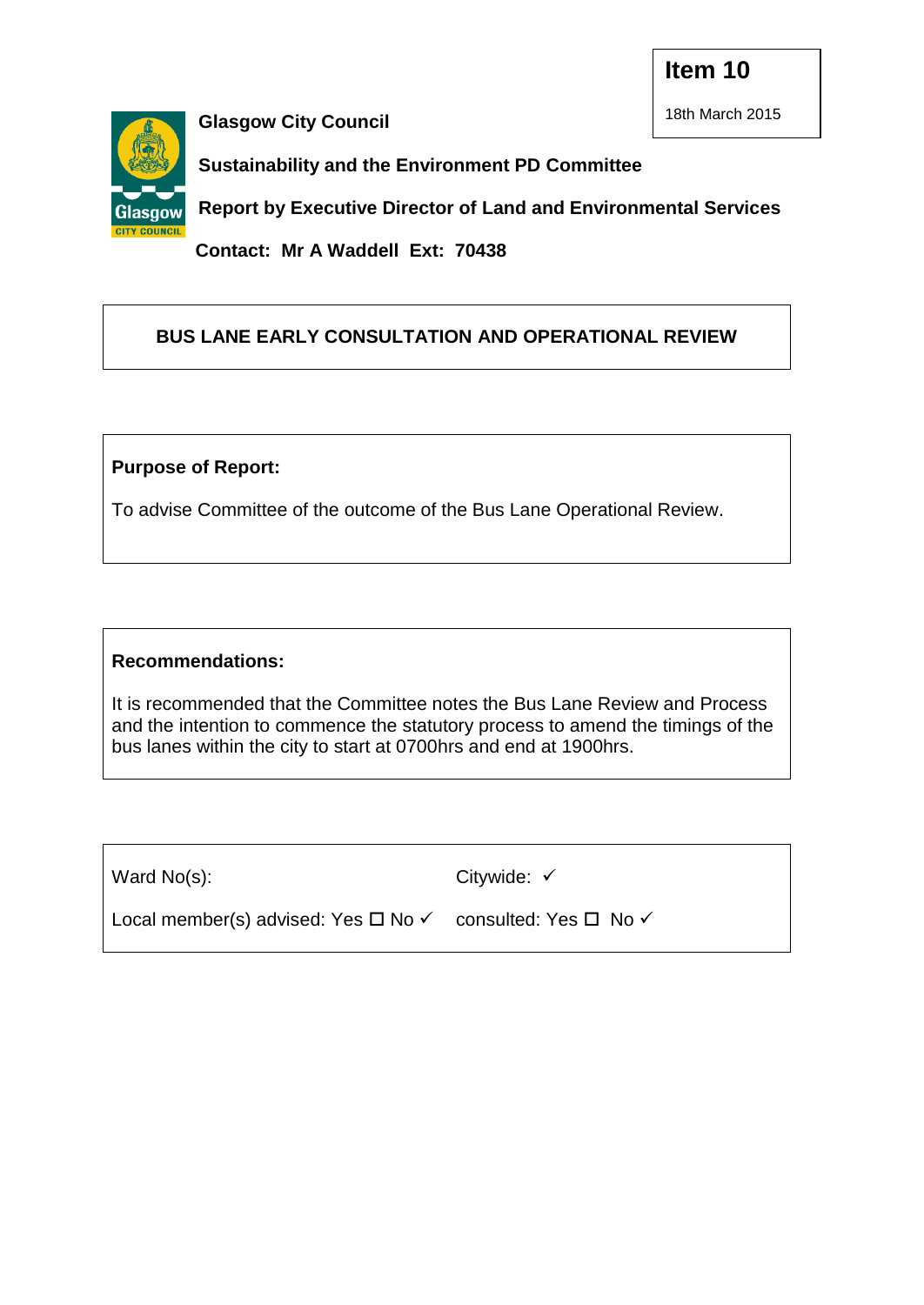### **1 Background**

Transport Scotland sets the national policy framework on bus travel which is delivered by bus operators, local authorities, Regional Transport Partnerships and the regulatory authorities. Glasgow City Council (the Council) supports the Scottish Government's bus policy aims and has complementary policies within the Local Transport Strategy.

Bus lanes are now a common feature in many of the UK's city's and are an integral part of the public transport network which encourages modal shift. The Council has an ongoing commitment to manage the road network in support of the strategic objectives set out in national and local transport strategy.

Key policies that underpin the Council's Local Transport Strategy are in place to improve travel choice within the City, a number of which encourage the use of public transport. The agreed priority hierarchy for travel and allocating road space within the city is pedestrian; bus; cycle and car.

#### **2 Introduction**

A positive action to satisfy these policies has been the strategic allocation of road space to create bus lanes which have been identified through cohesive partnership working with SPT and branded the Streamline Routes. The Council and its partners have invested in excess of £30m in these Streamline Routes, upgrading not only the road infrastructure by introducing high access kerbs and bus shelters but also through the introduction of intelligent transport systems that support their operation e.g. real time passenger information and bus priority measures at many of the City's signal controlled junctions.

To further complement the infrastructure provided by the above programmes, the Council has now entered into a Statuary Quality Partnership Scheme (SQPS) with SPT and Bus Operators.

The SQPS sets the operating standards for maintenance and use of the routes. The Council is responsible for maintaining the infrastructure whilst the bus operators must use modern high quality environmentally friendly fleet of buses.

The SQPS became effective on the 1<sup>st</sup> April 2012 for 7 years.

The Glasgow Streamline programme was reviewed in 2008 by an independent consultant and received positive support. The "Streamline Evaluation Report" confirmed that almost three quarters of people questioned were satisfied or very satisfied with bus priority measures on the streamline routes and the transport benefits they bring.

There are currently 4 different sets of operating hours over a total of 33km of bus lanes/gates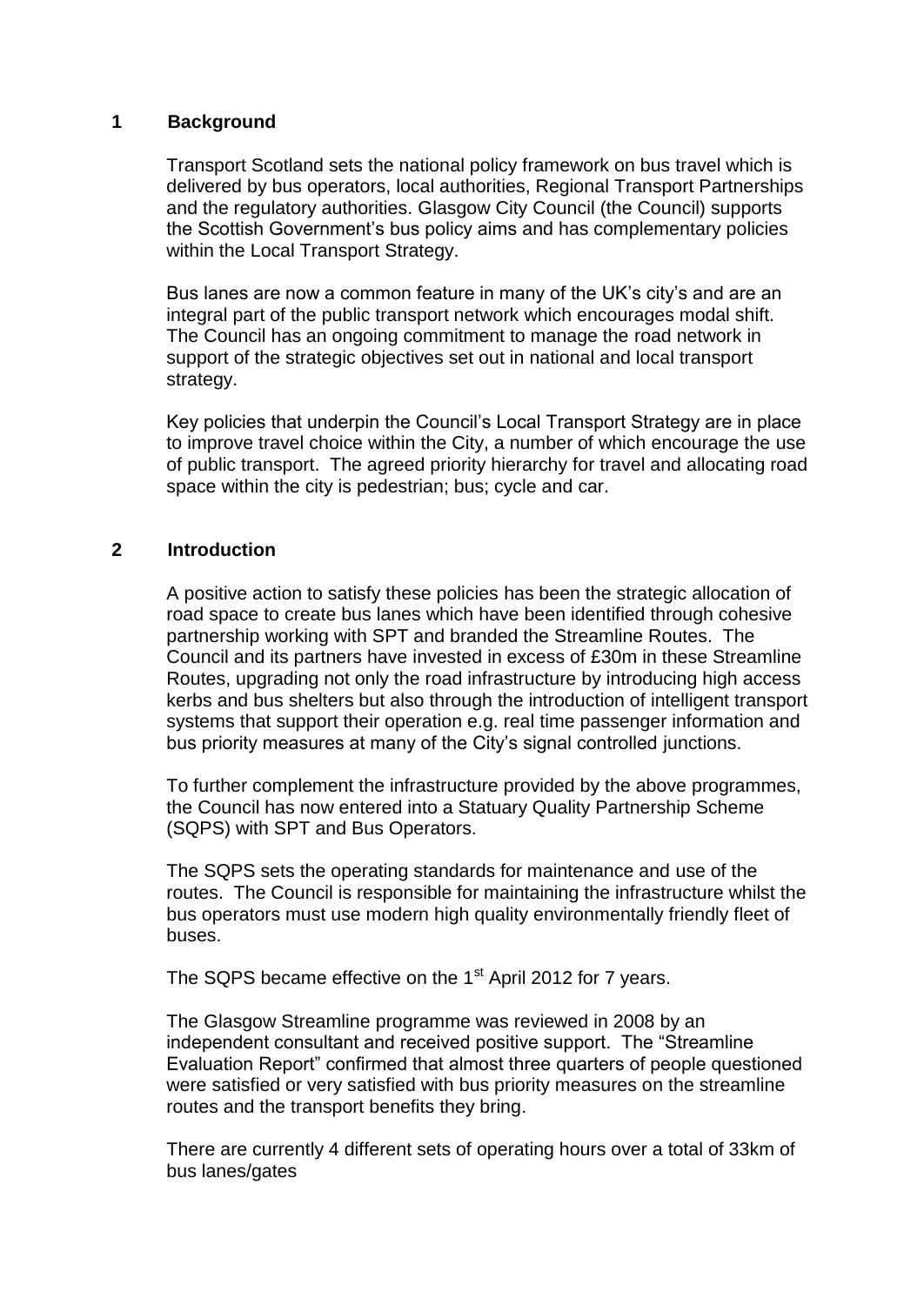- 24 hour/7 days a week (24/7)
- Outside city centre peak only Monday to Saturday
- City centre peak only Monday to Saturday
- 7am-7pm / 7days a week (Nelson Mandela Place)

These lanes are also accessible to both taxis and cyclists and are an important part of the council's growing cycle provision and commitment to a cycle friendly city.

Police Scotland is responsible for the enforcement of any moving contraventions into or within a bus lane. However, a Bus Lane Camera Enforcement (BLCE) programme was supported by the Scottish Government as part of the decriminalisation of certain road traffic offences.

The BLCE programme was approved by the Executive Committee in 16 February 2012 and implemented in Glasgow. Aberdeen and Edinburgh also implemented a similar scheme in 2012.

The Council in partnership with the SPT installed 11 cameras in phase 1 and 5 in phase 2. A further camera was installed in Nelson Mandela Square in 2014.

The number of charge notices issued using the cameras has reduced considerably since phase 1 with the reductions highlighted in the table below.

|                                                         | <b>First month</b><br>of issue | <b>Nov 2014</b> | $\frac{0}{0}$<br><b>Decrease</b> |
|---------------------------------------------------------|--------------------------------|-----------------|----------------------------------|
| Phase 1: 23 April 2012<br>(11 cameras)                  | 18,035                         | 6,009           | 66.69%                           |
| Phase 2: 13 Dec 2013<br>(5 cameras)                     | 1,982                          | 965             | 51.32%                           |
| Phase 3: 30 June 2014<br>(1 camera) (Nelson<br>Mandela) | 16,849                         | 4,383           | 73.99%                           |

Since the implementation of the BLCE programme, the bus lanes have attracted some negative publicity locally and some UK Local Authorities have decided to review their effectiveness.

The opportunity has therefore been taken to review Glasgow's bus lanes within the context of the Council's current policies and strategies.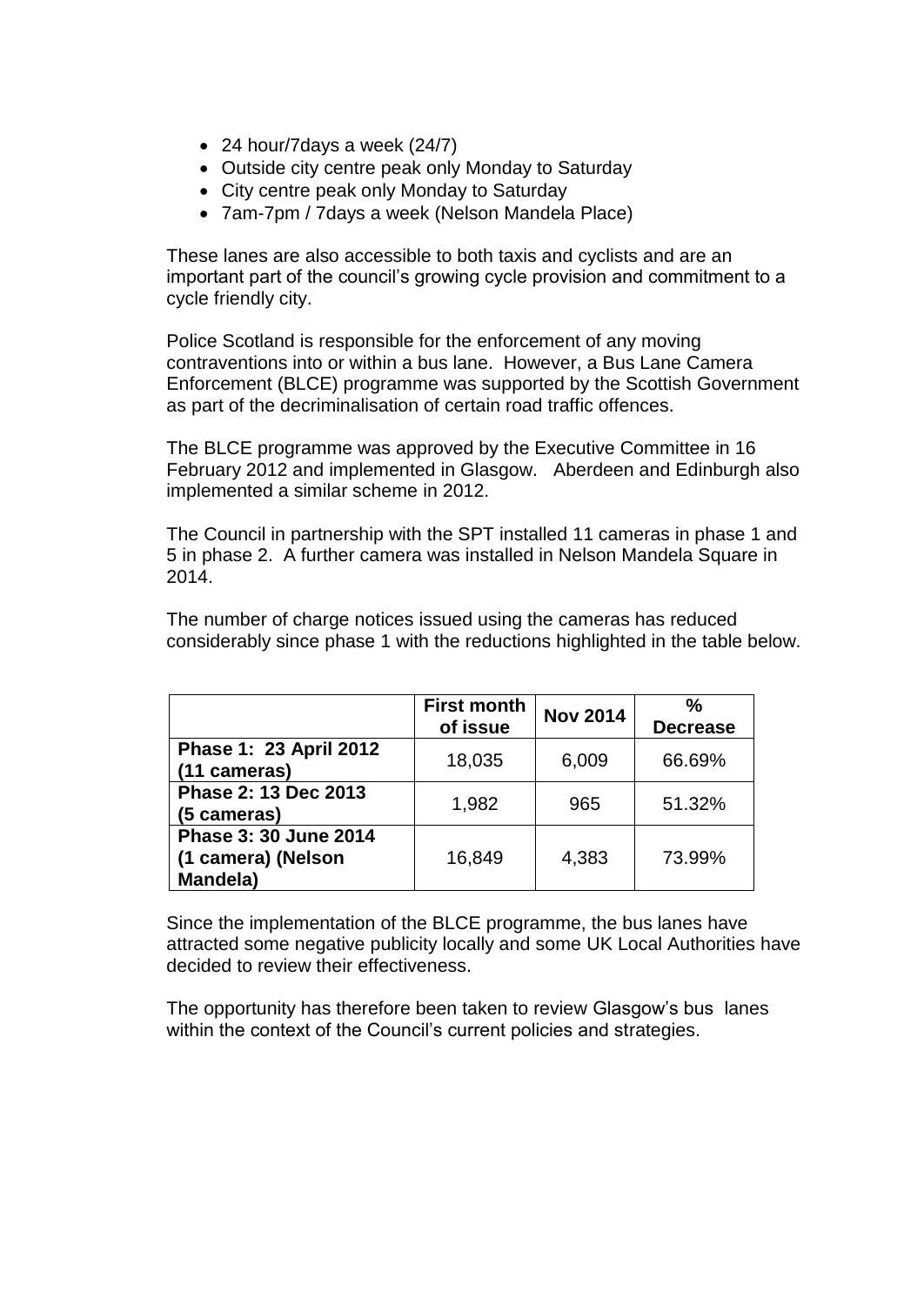## **3 BUS LANE REVIEW**

A review of the current bus lane principles has now been undertaken.

The scope of the review looked at the following:

- Policy Overview;
- Legislation;
- Glasgow's current situation
- Other Cities; and
- Stakeholders views.

The stakeholder views included responses from:

- Strathclyde Partnership for Transport
- Bus Operators
- Cycle Forum
- Taxi Operators
- Chamber of Commerce
- Institute of Advanced motorists

### **4. Summary of Stakeholder Responses**

There was positive endorsement of the bus lane network through the review process and it indicated that reducing the operating hours during the day would not be seen as a positive outcome.

The initial position for most user groups was for 24/7 bus lane operation.

Bus operators, by far the most significant of users, recognised that the diminishing demand for overnight provision would make 24/7 operation difficult to justify. SPT supported this position concurring that 7am to 7pm operation was generally appreciated as being a reasonable compromise.

Feedback from cycle user groups confirmed that their most desirable operation was 24/7: however, they did recognise the benefits of operating hours between 0700 – 1900hrs.

No consensus was reached by Taxi operators and opinions varied between a call for unilateral 24/7 operation to the removal of all bus lanes.

The Chamber of Commerce recognised that specific locations are affected by bus lanes and local variations will be required. The principle of standardised bus lane hours can still be achieved. At a strategic level, the option adopted should support and not disadvantage the outlying business areas.

The Institute of Advanced Motorists acknowledged the benefits that bus lanes bring to the city, however they recognised that motorist's understanding of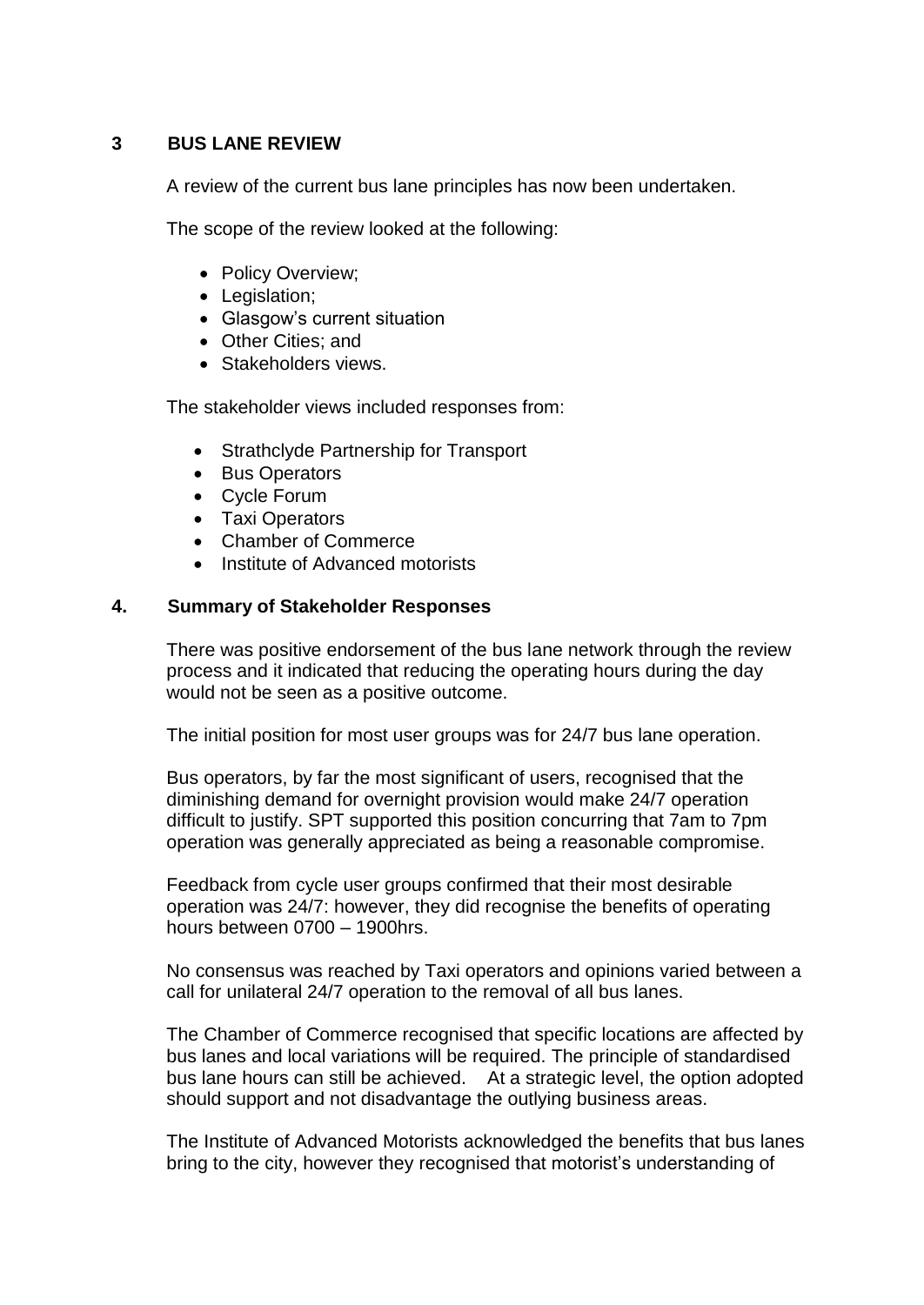operating times and regulations would be made easier by consistent operating times (0700hrs to 1900hrs) and standardised signing. However, peak hour and business needs must be considered.

#### **5 Review Conclusion**

The review has confirmed that the Councils policy aligns with both national and local transport strategy and that the bus lanes are accepted by our stakeholders as an important part of our transport network.

In view of the above, the Council is reluctant to open up the bus lanes to a wide range of road users since they were created to give priority to public transport and make it more efficient and therefore attractive. Use by more vehicles would dilute the substantial benefits that have been realised particularly the efficient flow of buses and the safety of cyclists.

It recognises the commitment to develop the bus network to provide a quality travel choice. Whilst it is clear that motorists are unhappy concerning enforcement cameras the reduction in offences being committed reflects the success of this policy.

There is anecdotal evidence that some drivers believe that the signs can be misleading and that standardised operating hours would assist. Drivers also complain that the lanes are not used at night by bus operators and that access to the lanes should be allowed at these times.

Following the consultation the 0700 to 1900hrs option has emerged as the option that will satisfy the current National and Council Policies to promote modal shift, whilst ensuring consistency of message for other road users who have found the varying times and regulations difficult to comprehend.

However, it has been confirmed that there may be a need to adjust the operating regime on a local basis in particular where peak hour lanes already exist.

#### **6 Process for Change**

The Council is required to follow a statutory process to amend the existing Traffic Regulation Orders (TROs) for the bus lanes. Additionally, agreement for the changes needs to be sought from the Statutory Quality Partnership partners.

The original TROs for the bus lanes attracted a considerable number of objections which lengthened the process. An amendment TRO is unlikely to attract the same number of objections; however there is still a strong possibility that the TRO will be challenged.

The anticipated workplan to consult, amend, undertake the statutory process and implement the change is estimated at 12 to 15 months dependent on the number and type of objections.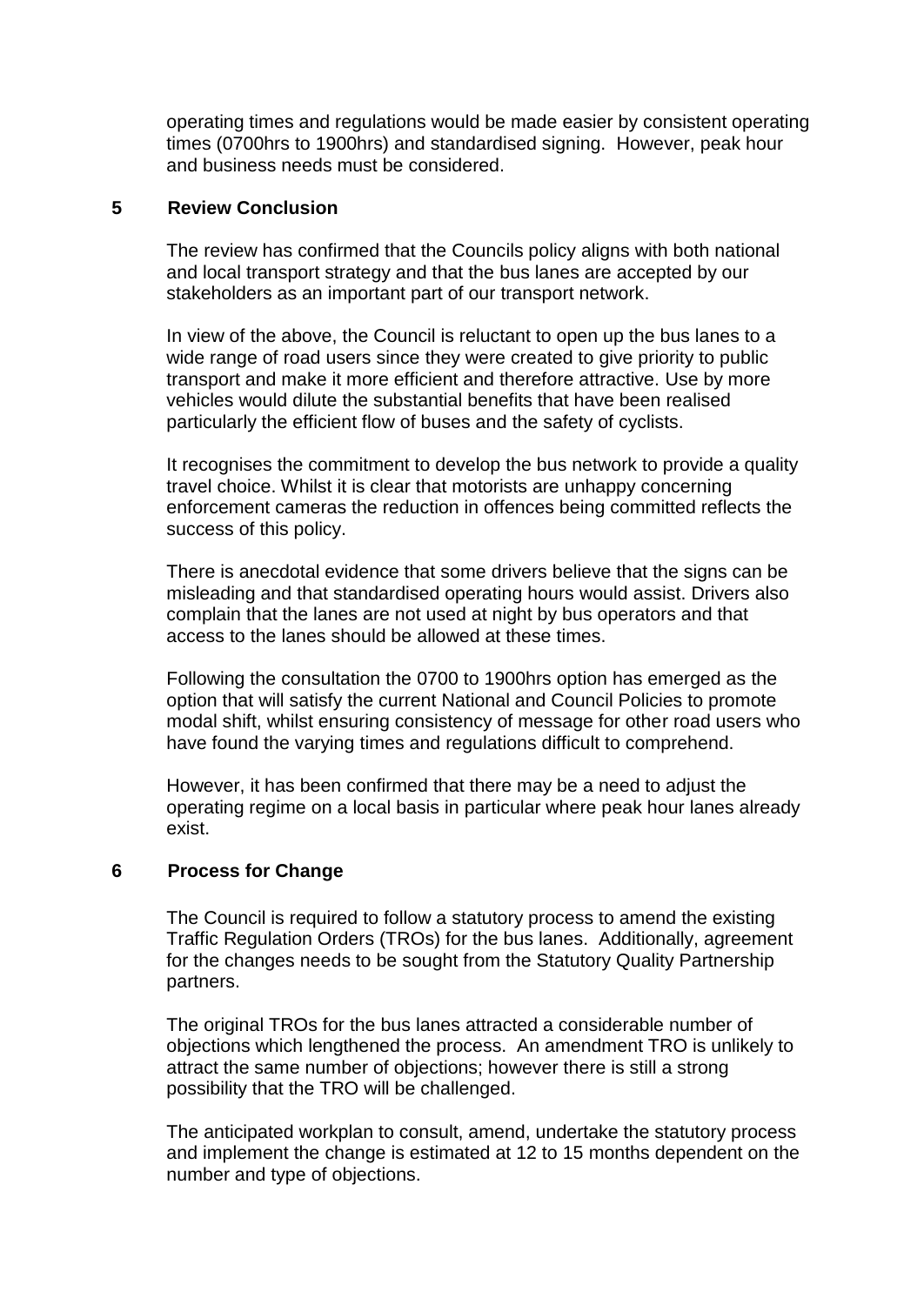# **7 Policy and Resource Implications**

# **Resource Implications:**

| Financial:                     | Full implementation of the review may have an<br>impact on revenue. However, this will not be<br>known until the outcome of the statutory process<br>and will be considered accordingly with a<br>potential minimum impact on 2015/16.<br>Thereafter, it will be considered as appropriate<br>within the 2016-17 budget process. |
|--------------------------------|----------------------------------------------------------------------------------------------------------------------------------------------------------------------------------------------------------------------------------------------------------------------------------------------------------------------------------|
| Legal:                         | Implementation will require the current Orders to<br>be amended in accordance with Roads (Scotland)<br>Act 1984; Road Traffic Regulation Act 1984.                                                                                                                                                                               |
| Personnel:                     | Additional temporary staff of 3.0 FTEs will be<br>required to implement the review.                                                                                                                                                                                                                                              |
| Procurement:                   | Works will be procured using existing contracts<br>and Framework agreements.                                                                                                                                                                                                                                                     |
| <b>Council Strategic Plan:</b> | The review supports the following themes :                                                                                                                                                                                                                                                                                       |
|                                | Economic growth                                                                                                                                                                                                                                                                                                                  |
|                                | A world class city<br>A sustainable city<br>A city that looks after its vulnerable people                                                                                                                                                                                                                                        |
| <b>Equality Impacts:</b>       |                                                                                                                                                                                                                                                                                                                                  |
| EQIA carried out:              | Will be undertaken as part of the amendment to<br>the current Orders.                                                                                                                                                                                                                                                            |
| Outcome:                       | (no significant impact, positive impact or negative<br>impact)                                                                                                                                                                                                                                                                   |

| Environmental: | N/A |
|----------------|-----|
| Social:        | N/A |
| Economic:      | N/A |

## **8 Recommendations**